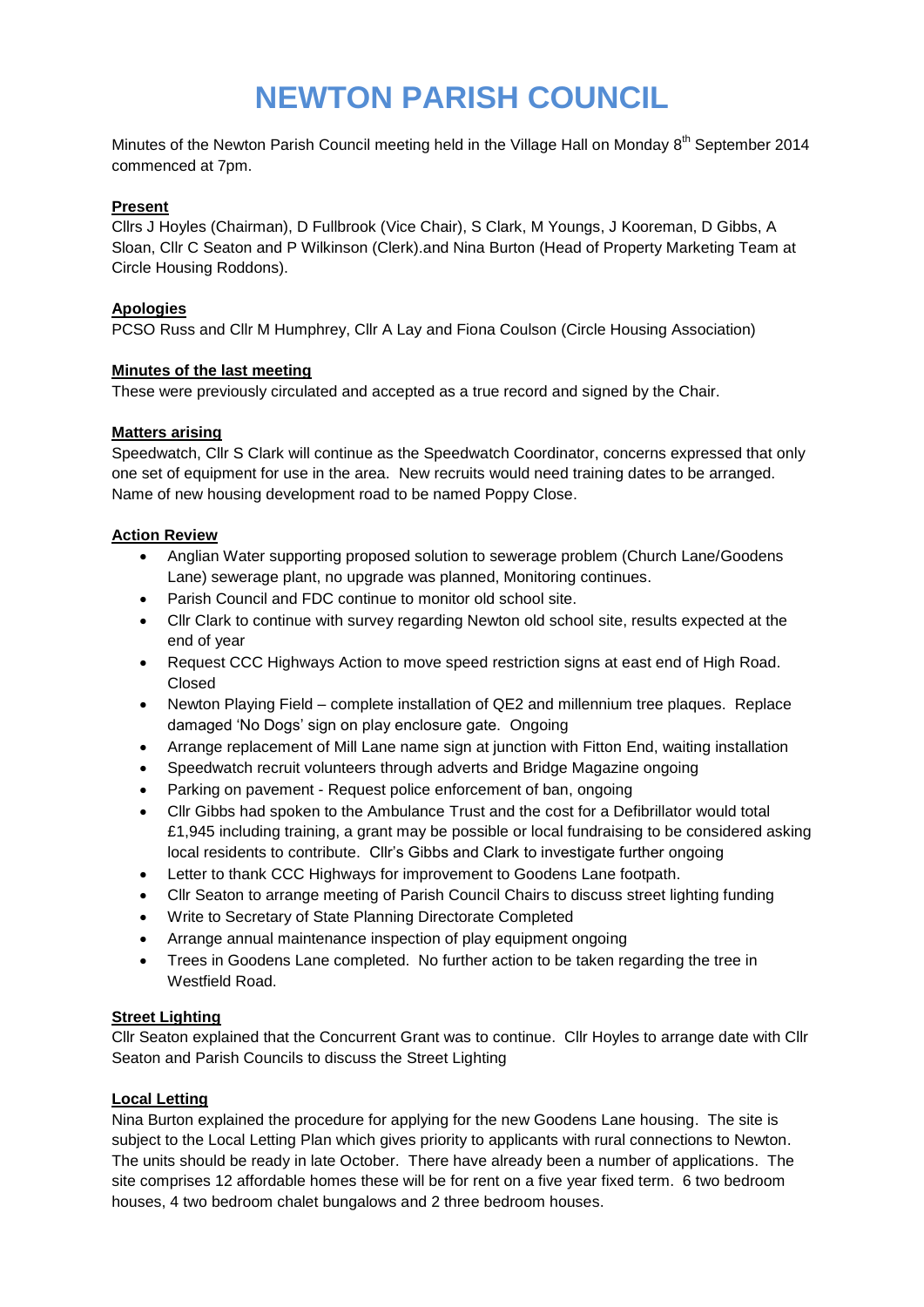Councillors discussed the possibility of one person occupancy it was agreed with Nina Burton to add an Additional Statement to LLP (Local Letting Plan): *'Under occupation to maximise the opportunity for homes to be offered to local residents, consideration will be given to under occupy the properties by one bedroom, subject to financial assessment. And will only apply to applicants with the rural connection*, Nina will arrange the addition to the LLP and forward to Councillors. Nina will also arrange with Fiona Coulson to contact the Councillors for a site visit when the housing is completed.

The Chair thanked Ms Burton for attending, she left at this point.

# **Finance**

Savings a/c £1691.42 including 23p interest Current A/c £2765.89 Invoice of £13.50 for Play Equipment sign Invoices for Street Lighting Energy from April –Sept 2014 £200.33. Clerk queried this account which is on hold.

Street Lighting decommissioning of FPC 5 cost £737.38 again this is on hold with a query Awaiting response.

## **Highways**

Work approved for patch and surface Goredyke Bank.

Goodens Lane footpath completed, Fen Road and Brewers Lane patching completed Drainage gullies outside the church to be repaired this year, repair also needed to gullies outside 239 and 217 High Road also on Goodens Lane/Colvile Road corner

LHI Bid submitted for funding to reduce speeding limit from 40 to 30 and introduce calming measures. Verge markers to be installed in Chapel Lane at Rectory Road end.

Residents queried the state of the pathway along the High Road

## **Allotments**

Nothing to report.

#### **Planning**

Cllr Hoyles had received two planning applications White House Fitton End Road detached garage single storey extension Hawthornes Fitton End Road 2 storey side extension conversion garage and kitchen to 1 bed annex

#### **Village Hall**

Cllr Gibbs reported the monthly coffee morning thriving, now launching a monthly afternoon tea. Autumn events include a Clairvoyant Evening on Saturday 4<sup>th</sup> October, a Garage Sale on Sunday 12<sup>th</sup> October and a Race Night  $24<sup>th</sup>$  October. The AGM will be held on Thursday  $20<sup>th</sup>$  November. VHC (Village Hall Committee) to invest in new furniture and equipment. Always open to new members to join the Management Committee.

#### **Playing Field**

Annual maintenance of play equipment to be arranged. Monitoring of the playing field is ongoing still experiencing problems with dog fouling

# **Police Report**

This report was circulated prior to the meeting. Burglary in Church Lane Theft of motor vehicle in Gypsy Lane and theft of diesel from vehicle in Fen Road

# **Correspondence**

A number of emails forwarded to Cllr's Street name Poppy Close Changes in Electoral Voting System Cambs Police & Crime Commissioner burglary satisfaction Cambridgeshire  $7<sup>th</sup>$  for burglary satisfaction levels